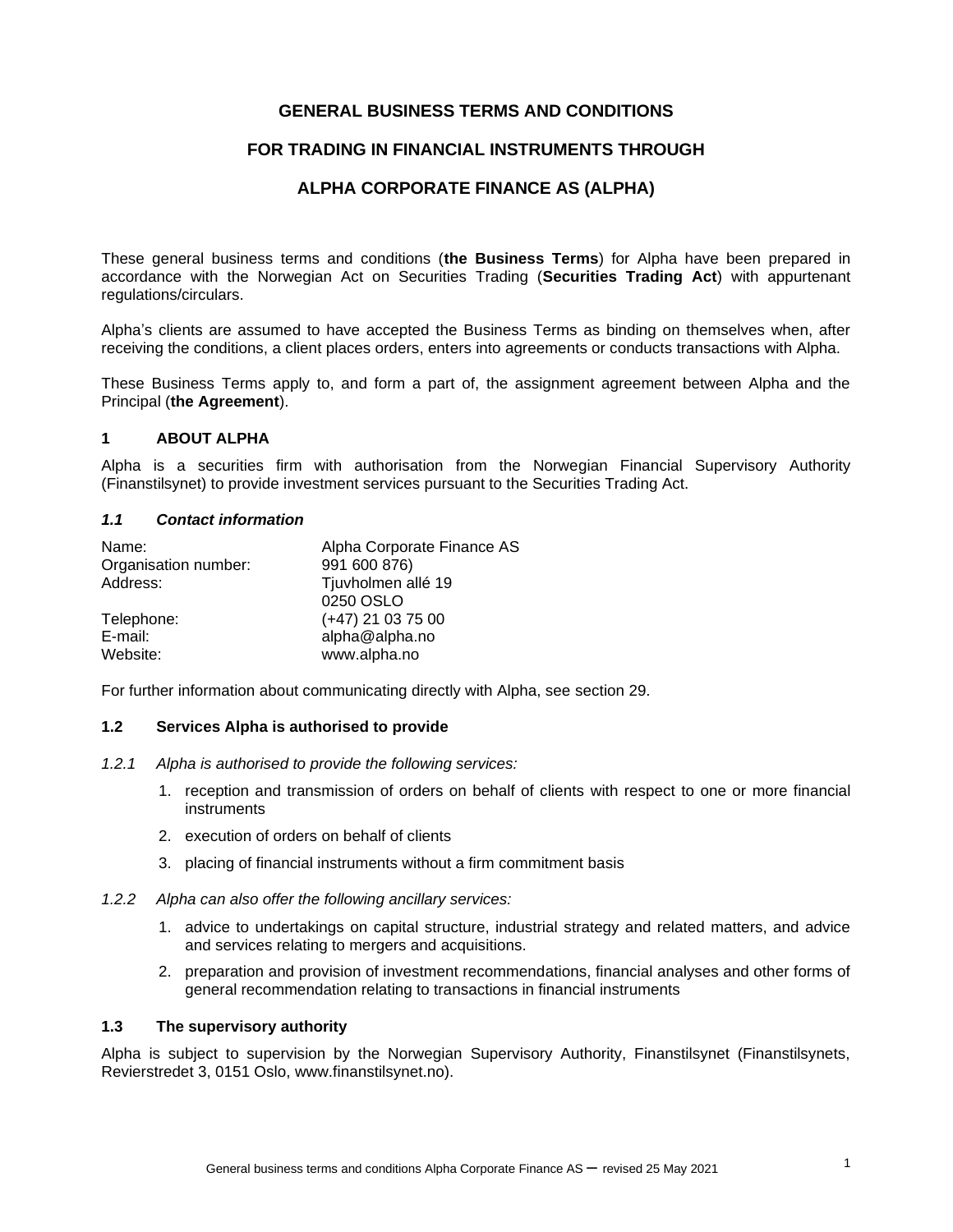# **2 WHAT THE BUSINESS TERMS CONCERN**

The Business Terms concern Alpha's investment services and ancillary services as far as they are applicable, and to services concerning transactions in instruments related to financial instruments.

Trading and clearing may also be regulated by special trading rules, standard terms and conditions etc. or by the individual trading venues and clearing houses where trading and clearing and settlement take place. In the event of conflict between these Business Terms and such standard terms and conditions, the standard conditions for the individual trading venue or clearing house shall take precedence.

In addition to the aforementioned, services may be regulated by the Securities Trading Act, the Central Securities Depository Act, the Act relating to regulated markets, the Companies acts, the Sale of Goods Act, the Agreements Act, and other relevant Norwegian legislation.

# **3 CLIENT CLASSIFICATION**

Alpha has a statutory obligation to classify all its clients into categories, as either non-professional clients or professional clients, including eligible counterparties. There are provisions in the Securities Trading Act and appurtenant regulations as to how the classification is to be made. Alpha will inform all clients which category they have been assigned to on the basis of the information provided to Alpha by the client. Clients are themselves responsible for ensuring that this information is correct.

The classification has a bearing on the level of client protection. Information and reporting requirements are more stringent for clients classified as non-professionals than for clients classified as professionals. Alpha also has a duty pursuant to the Securities Trading Act to obtain information about clients in order to determine whether the service or financial instrument/product in question is suitable and appropriate for the client, in regulations called suitability and appropriateness tests.

The classification has a bearing on the scope of these tests and for determining what will constitute the "best result" when executing transactions for the client; see section 7.3.

The Business Terms apply to clients classified as professional clients and non-professional clients. Clients classified as professional are nonetheless regarded as having special qualifications for assessing for themselves the individual markets, investment options, trading and the advisory services provided by Alpha. Professional clients may not invoke special rules and conditions that have been laid down to protect nonprofessional clients.

Clients may request Alpha to change their client classification. Information about such reclassification, and the consequences thereof, can be obtained on application to Alpha; see Client Registration Agreement.

# **4 CLIENT'S RESPONSIBILITY FOR INFORMATION GIVEN TO ALPHA, AUTHORISATIONS ETC.**

In order to meet the requirement in the Securities Trading Act with respect to carrying out appropriateness and advisability tests, Alpha is obliged to obtain information from clients. Clients undertake to provide Alpha with complete and correct information about their own financial position, investment experience and investment aims that are of relevance for the desired services and financial instruments/products. Clients also undertake to inform Alpha of any major changes in previously provided information.

The client accepts that Alpha is entitled to make information provided by the client the basis for its assessment of whether the service or the financial instrument or product is suitable or appropriate for the client, and that in principle Alpha will not conduct its own investigations.

Furthermore, the client accepts that if the client does not provide Alpha with adequate information, Alpha will be unable to decide whether the service or the financial instrument or product is suitable or appropriate for the client. In connection with investment advisory services or active management, the client will then be informed that the service or instrument in question can not be provided. With respect to the other investment services, the client will be informed in such cases that the information that the client has given Alpha is inadequate and that the service or product is thus to be regarded as inappropriate. If the client still wants the service or product despite such a warning, it will be possible to provide it, however.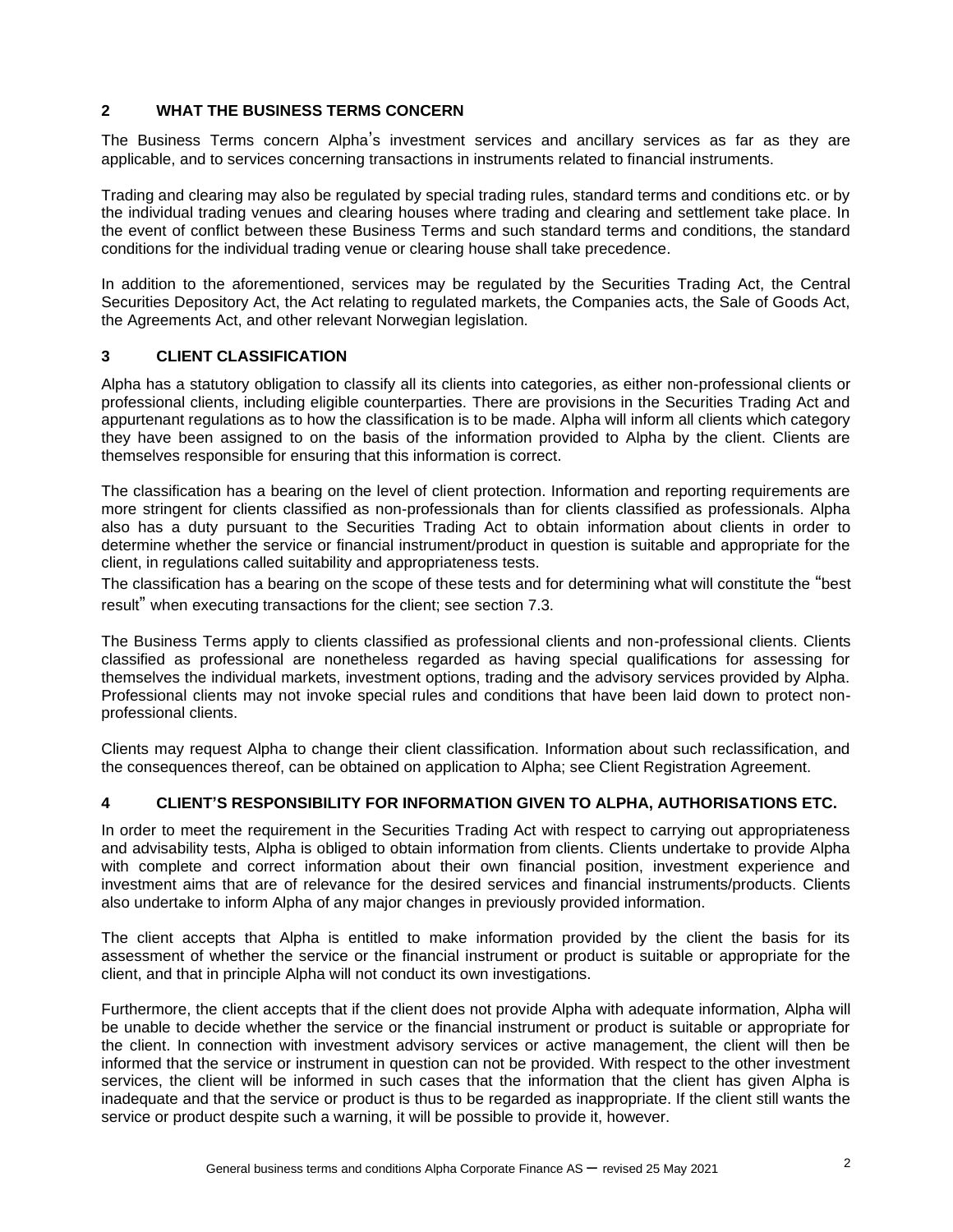The client undertakes to comply with the legislation and rules, conditions and terms that apply at any time to the individual trading system through which transactions are made. The same applies to clearing and settlement through the individual clearing and/or settlement houses.

Clients are responsible for ensuring that their own transactions and settlement take place in accordance with and under the licences, authorisations and qualifications, both public law and private law, that apply to the client's trading in financial instruments. At Alpha's request, clients shall document such authorisations etc. If the client is a foreign undertaking, Alpha retains the right to require the submission, at client's expense, of a reasoned legal opinion concerning the client's permissions and authorisations to enter into the transaction in question.

The client shall provide Alpha with an overview of the person or persons who can place orders, trade, enter into other agreements associated with financial instruments or products or who are authorised to accept transactions on behalf of the client. Transactions or acceptance from these authorised persons are binding on the client unless Alpha did not act in good faith with respect to the authorisations of the individual persons . The client is responsible for keeping Alpha updated at all times with respect to who can place orders or accept transactions for the client. The client is bound by the orders or acceptances that are given to these persons, unless Alpha did not act in good faith with respect to the authorisations of the individual person. Alpha will not accept authorisations that set limits for the individual client's trading unless this has been agreed in writing.

The client undertakes to ensure that the funds and financial instruments covered by the individual assignment are free of encumbrances such as mortgages, security interests (right of retention), seizure etc. The same applies to the cases where the client acts as proxy for a third party.

The client undertakes to inform Alpha if the client places orders for sale of financial instruments to which the client does not have access (for example short sales).

# **5 RISK**

The client accepts that investing and trading in financial and other related instruments entails a risk of loss. The invested capital may increase or decrease in value. The value of financial instruments depends, among other things, on fluctuations in financial markets. Historical developments in value and return cannot be used as reliable indicators of future developments and return on financial instruments. For more detailed information on the features of different financial instruments and the risk associated with trading in them, see the product information for the individual product (prospectus, fact sheets, brochures or other information). Clients must themselves evaluate the risk associated with the instrument or market in question.

Clients should refrain from investing and trading in financial and other related instruments if they themselves do not understand the risk associated with this investment or trading. Clients are urged to seek advice from Alpha and other relevant advisers and, where necessary, to seek additional information in the market before making a decision.

All transactions executed by clients after they have obtained advice from Alpha are for client's own risk and responsibility and according to client's judgement and decision. Alpha accepts under any circumstances no responsibility for the advisory service if the client partially or wholly deviates from the advice given by Alpha. Alpha does not guarantee any specific outcome for a client's trading.

# **<sup>6</sup> ORDERS AND ASSIGNMENTS – ENTERING INTO AGREEMENTS**

#### **6.1 Placing and acceptance of orders or assignments**

Orders or assignments from client may be placed in writing, verbally or electronically, by post or by e-mail. The same apples to changes to orders received. Alpha is regarded as having accepted the order or assignment when Alpha has confirmed this verbally or in writing.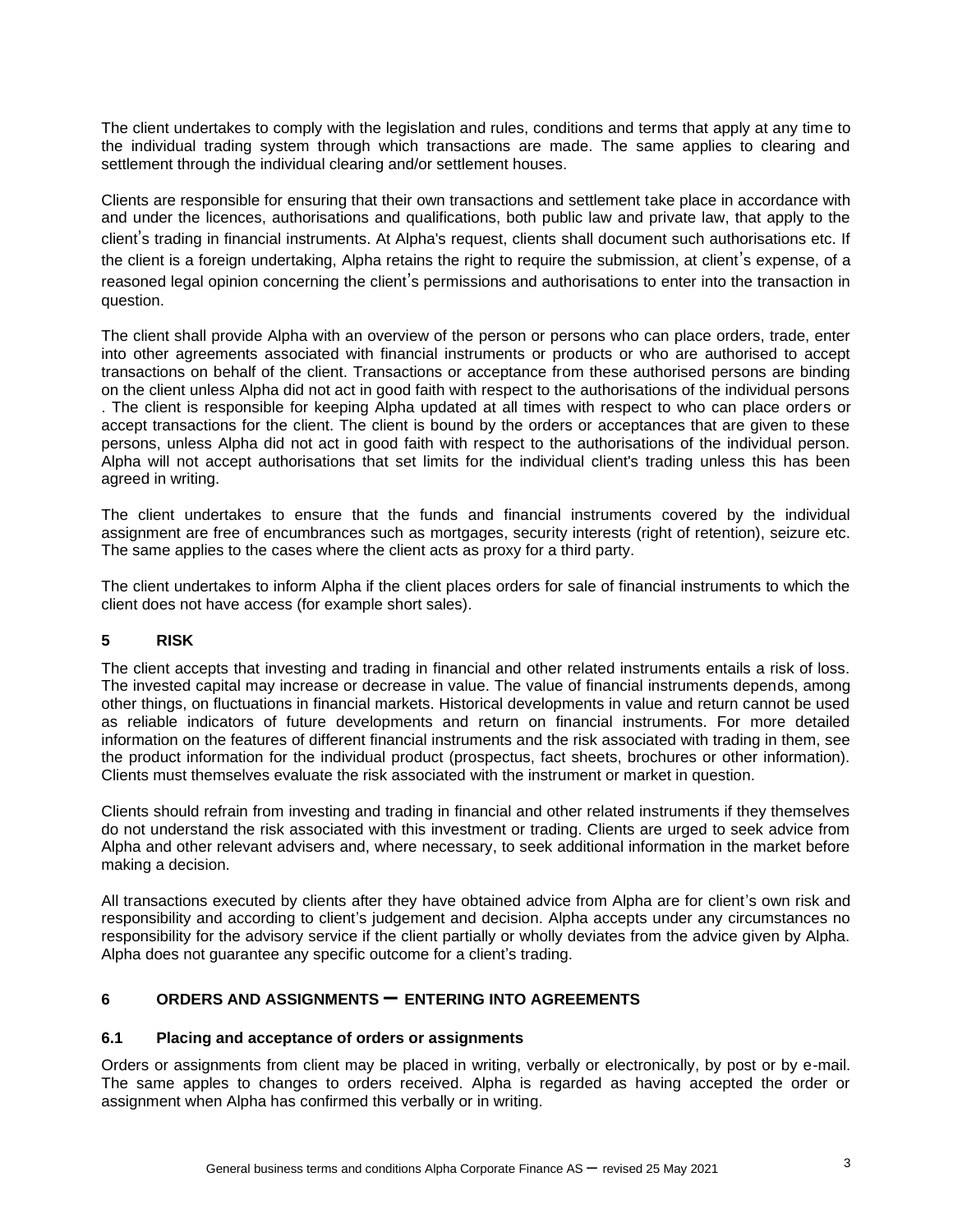Alpha is obligated to keep written communications from customers such as postal communications, e-mails etc. that contain orders or indications for orders. These documents will be catalogued and kept for three years in a secure storage medium without access for others than those who in order to discharge the function of the arrangement have a rightful need for access to such material.

Alpha will not be obligated to execute orders or assignment that Alpha assumes may entail violation of public law acts or rules laid down for the trading venue(s) in question.

## **6.2 Assignment period for orders**

For orders associated with trading in transferable securities, the order or assignment applies to the assignment date and then lapses, unless anything else is agreed or emerges from the order type or specification in question. For other assignments, the duration of the assignment is agreed specifically.

The assignment date is the date client's assignment/order to Alpha to buy or sell financial instruments through or to/from another undertaking reaches Alpha. For those cases when Alpha initiates a transaction, the assignment date is regarded as being the date on which Alpha contacts the client and gets acceptance for the assignment for purchase or sale of the financial instruments in question.

The assignment/order can be revoked provided it has not been executed by Alpha.

## **6.3 Guidelines for execution of orders**

Alpha will endeavour to ensure the best possible terms for the customer when executing received assignments within the duration of the assignment period. Unless the client has issued special instructions as to how the order is to be executed, Alpha will execute the order in line with current rules and regulations and in the manner that Alpha believes will yield the best result for the client.

Clients must consent to Alpha's guidelines for execution of orders by signing a separate assignment agreement before Alpha can act on behalf of the client, or mediate orders.

Alpha will be able to execute trades or transactions for clients by buying from or selling to other clients and/or brokers and/or by Alpha itself entering into an agreement, partly or wholly, as counterparty, as well as entering into contracts in relation to Alpha's own stocks without another broker as counterparty.

If Alpha is the counterparty, this will be stated on the contract note and/or other confirmation. Alpha shall not enter into an agreement as counterparty to a client if Alpha can achieve better conditions for the client through purchases from or sales to others. This does not apply if the client asks Alpha to quote a price for which Alpha will either buy or sell the financial instruments in question directly on request, and the client accepts this price.

Alpha reserves the right to combine the client's order with orders from other clients, persons or firms that are or are not associated with Alpha. Aggregation of client orders will not take place unless it is improbable that the aggregation will generally be to the disadvantage of the client. Note, however, that aggregation may be to the disadvantage of an individual client order in isolation. Aggregation of client orders with trading for Alpha's own account shall not take place unless it is to the advantage of the client

Alpha will also be able to mediate orders to other brokers and fund management companies who will execute the order and carry out settlement; see also section 7.4 below. Conditions for execution of such transactions will appear in the terms of business of the securities firm with which Alpha places the order. However, Alpha will be responsible for the actual mediation, and Alpha's Business Terms apply to the actual mediation of the order.

Orders from clients who normally trade for the account of a third party, i.e. for their employer or other natural or legal person, will be rejected if at the time of placing the order the client does not indicate clearly who the order is being placed on behalf of. If the client places orders both for his own account and for the account of his employer or other natural or legal person, Alpha will prioritise orders from the party the client represents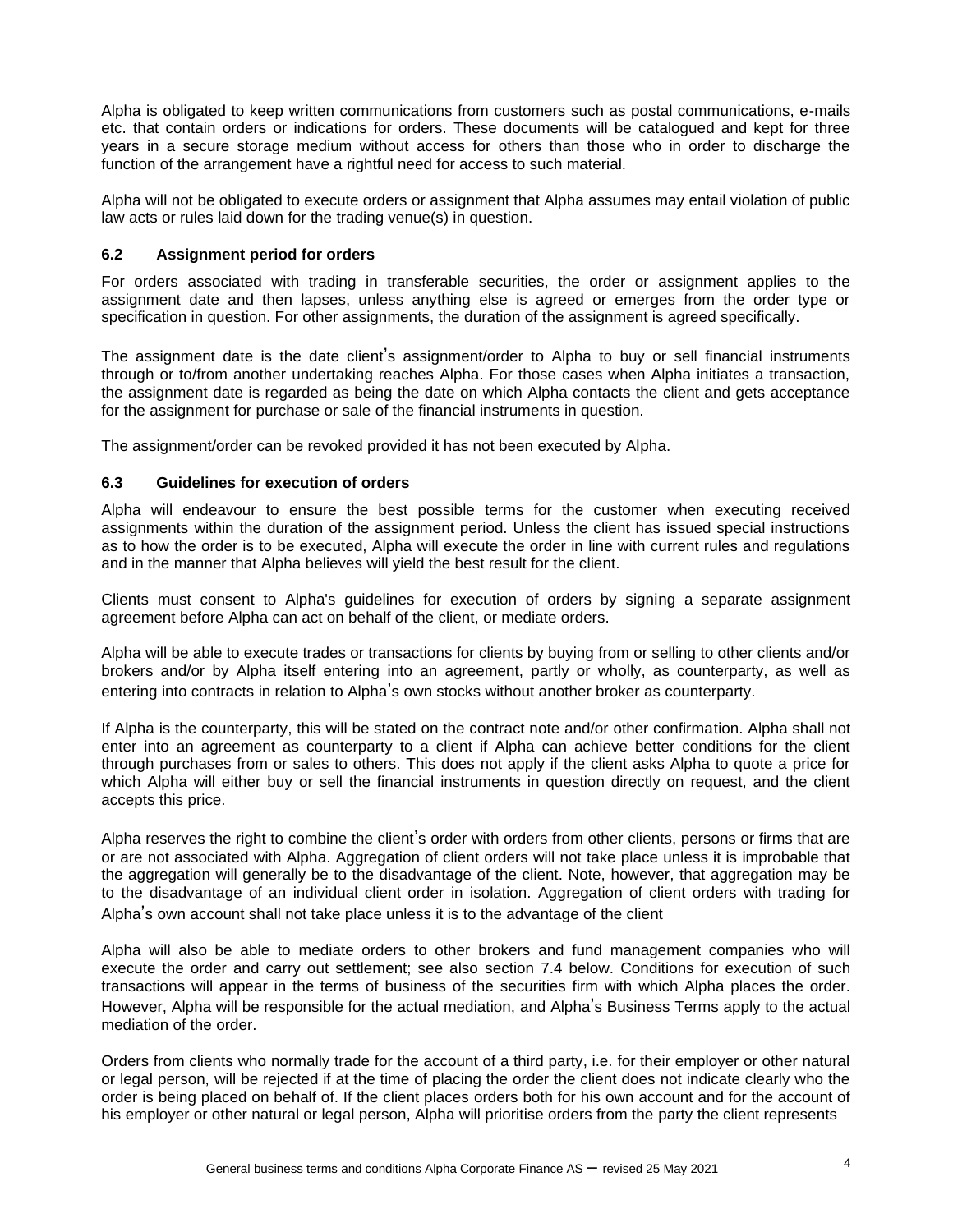## **6.4 Detailed trading rules**

Alpha is not a member of the Oslo Stock Exchange or other regulated trading venue, and will therefore mediate any orders in listed financial instruments to other securities firms that are members of the Oslo Stock Exchange or other regulated trading venues. Other orders may also be mediated to other securities firms or investment management companies which will execute the order, including the settlement.

# **7 DELIVERY AND PAYMENT (SETTLEMENT) OF FINANCIAL INSTRUMENTS IN NORWAY**

Alpha does not execute settlements. Settlements in transactions with which Alpha assists are dealt with by third parties engaged directly by the client. If Alpha should nonetheless execute settlements, a separate written agreement to this effect must be entered into.

# **<sup>8</sup> REPORTING OF EXECUTED ORDERS – CONFIRMATION ETC.**

Alpha shall at the latest the day following the execution of the transaction inform the client by means of a contract note or some other means that an agreement has been entered into for client's account, and the terms on which the transaction has been concluded. If the order has been mediated by Alpha and executed by others, the report will be given at the latest on the first business day after Alpha received the information from the securities firm or investment management company that executed the transaction, and will be sent to the client's address as supplied. This does not apply if the information is sent directly to the client by Alpha as executing party.

Alpha reserves the right to correct evident errors in the contract note, confirmation etc. Such correction shall be made as soon as the error is discovered.

Delivery of financial instruments registered in the Norwegian Central Securities Depository (VPS) is also confirmed through a change notice from VPS.

Alpha will inform the client of the status of orders placed by the client on request.

Once a year, Alpha will send the client a written overview of financial instruments stored by Alpha on behalf of the client.

# **9 COMPLAINTS BETWEEN ALPHA AND A CLIENT THAT IS NOT ASECURITIES FIRM**

If the client has not received a contract note or in the case of clients with an address outside Norway, other confirmation, within three stock exchange days, or within seven stock exchange days after the agreement has been made or after the expiry of the assignment period, the client must notify Alpha by the end of the fourth and eighth stock exchange days, respectively, after the agreement has been made or after the expiry of the assignment period.

Immediately after receiving the contract note or other confirmation, the client shall check this confirmation and shall the same day as it is received or by the end of the next stock exchange day at the latest – if the complaint cannot be submitted by the end of normal office hours on the day it is received – report the matter to the relevant Alpha unit if he wishes to claim that something in the contract note or confirmation is in conflict with the order, assignment or contracted transaction.

If delivery to the client of transferable securities registered with VPS has not taken place on settlement day and the client has made the necessary funds available to Alpha, the client must immediately give notice of cancellation to Alpha if the client wishes to invoke the delay as grounds for terminating the contract. However, such notice of termination shall not have any effect if the client receives notice of completion within two stock exchange days after such notice of termination has been received. During this period the client does not have the right to enter into a cover agreement for Alpha's risk and account.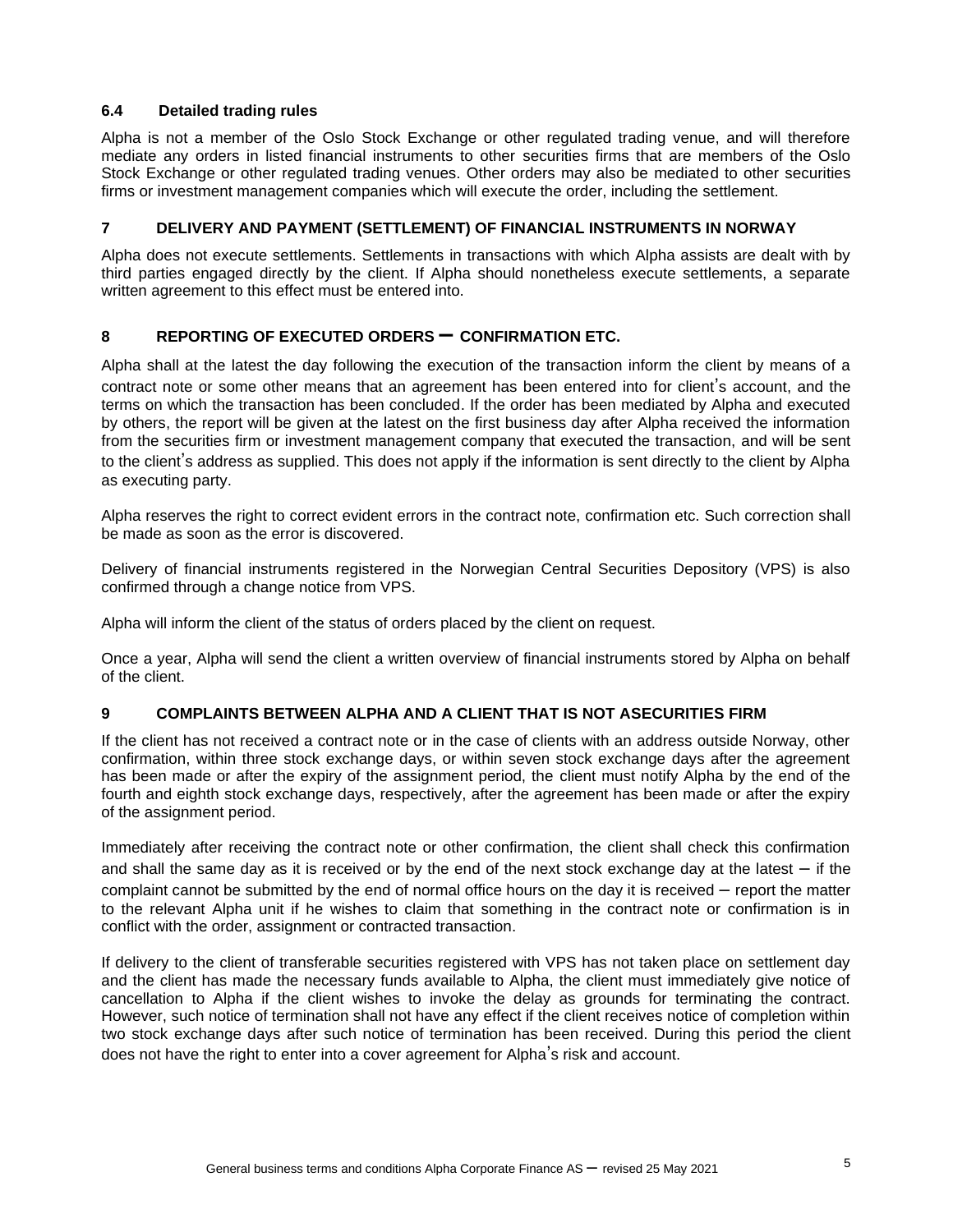In the previous paragraph, "immediately" is to be understood as meaning the same day or  $-$  if a claim or complaint could not be made by the end of normal office hours – by the end of the next stock exchange day at the latest. The deadline is counted from the earlier of:

- The time when the client learned, or should have learned that delivery had not taken place, through access to a VPS account, by means of an electronic confirmation system, by being informed by funds manager or in some other way,
- the time the change notice from VPS arrived or according to the time the ordinary postal service should have arrived at the address given by the client.

If payment to the client did not take place at the time stipulated in the agreement and the client has delivered the relevant securities or made these available to Alpha, the client must as soon as he has ascertained or should have ascertained that settlement has not been received give notice of termination to Alpha if the client wishes to invoke delay as grounds for terminating the agreement. The client may only terminate the agreement if the delay is substantial.

In cases of purchase or sale of financial instruments through Alpha, the general rules of contract invalidity apply similarly to the relationship between purchaser and seller. If the client wishes to claim that an agreement is not binding due to invalidity, the client must lodge an objection about this immediately the client learns of or should have learned of the circumstances that are invoked as being a basis for the invalidity. (Under any circumstances, the objection must be made within six months of entry into the agreement.) Such objection will have an effect in relation to Alpha that follows from the general rules concerning invalidity of agreements.

Verbal complaints or objections shall immediately be confirmed in writing. A partial delivery to the client does not give him the right to terminate the agreement unless the client has made an express reservation of full delivery. For agreements concerning spot currency transactions, the deadlines for complaints are calculated on the basis of bank days and not stock exchange days. If the client has not lodged a complaint within the period specified above, the right of complaint is regarded as lapsed.

# **10 STATUTORY CANCELLATION RIGHT**

There is no statutory cancellation right pursuant to the Act relating to the right to statutory cancellation for the services and transactions in financial instruments that are covered by the Business Terms.

#### **11 COMPLAINTS BETWEEN SECURITIES FIRMS**

If delivery of transferable securities registered in the VPS has not taken place on settlement day and Alpha has made the necessary funds available to the other securities firm, Alpha has the right to enter into a cover agreement if Alpha immediately notifies the other securities firm that Alpha intends to invoke the delay as grounds for entering into a cover agreement. "Immediately" is understood to mean as soon as possible, and by the expiry of the first stock exchange day following settlement day. The cover agreement must be made as soon as possible after the notification, but such that the other Alpha has the right to make a post-delivery within three  $-3$  – hours of Alpha's notification reaching the other Alpha. The cover agreement must be made at market rates. Any loss on exchange as a result of this cover agreement shall be born by the other securities firm, which will not be entitled to any gain on exchange.

If Alpha's purchasing client has given notice of termination in accordance with the rules in 9, Alpha shall immediately notify the other securities firm if Alpha intends to invoke delay as grounds for terminating the agreement with the other securities firm. If the notice of termination from Alpha's purchasing client then takes effect in accordance with the rules in section 9, Alpha can terminate the agreement with the other securities firm if Alpha immediately after this has been established gives notice of termination to the other securities firm. If the client's termination implies a duty for Alpha to compensate the client for his loss, Alpha can claim a corresponding sum in compensation from the other securities firm.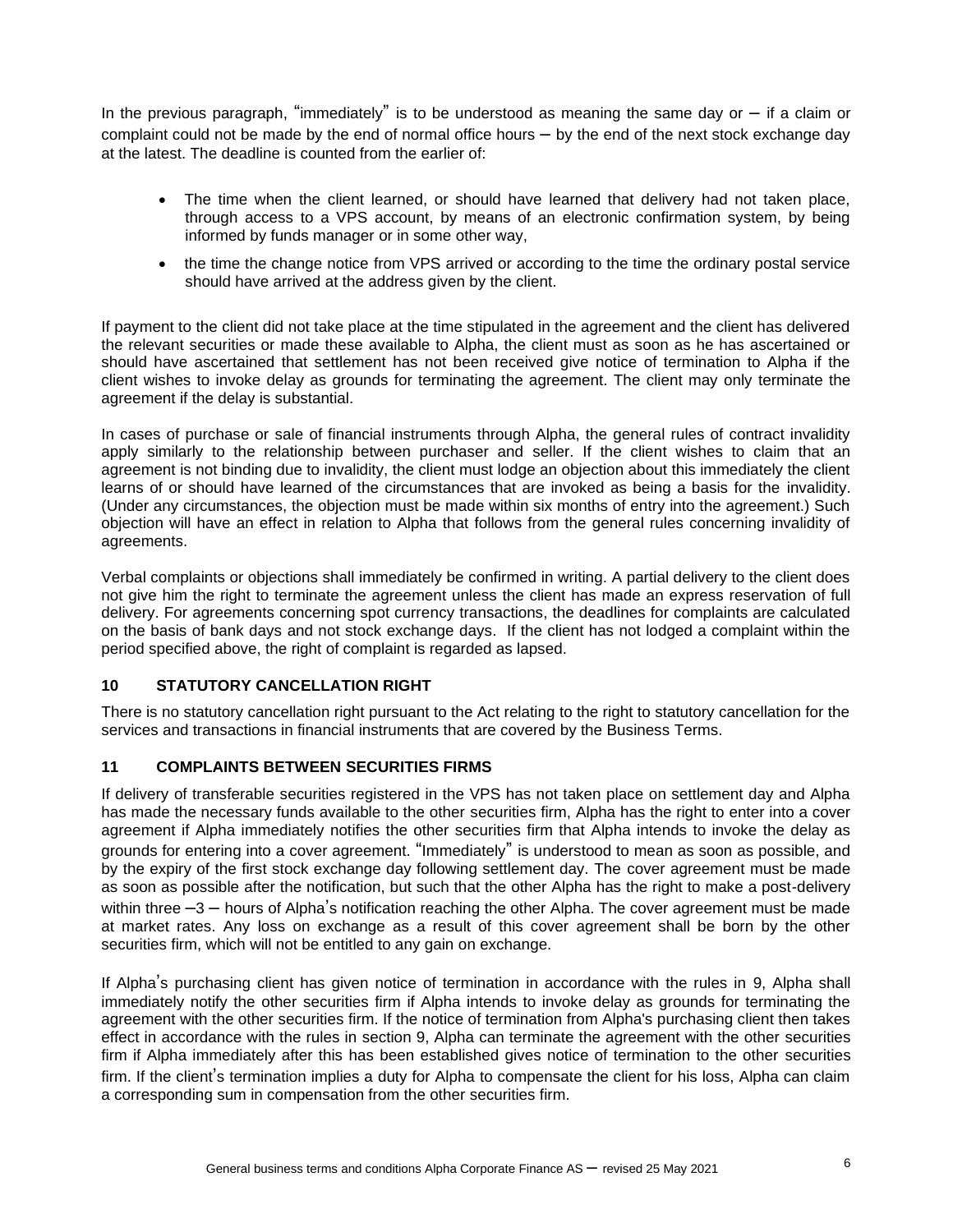# **<sup>12</sup> CROSS-BORDER TRADING, INCLUDING SAFEKEEPING OF CLIENTS' ASSETS**

Alpha does not act as a depository for clients' assets.

For trading in and settlement of foreign financial instruments, reference is made to the trading rules and delivery and settlement conditions stipulated by the country or trading venue in which the financial instruments were purchased or sold.

The client understands that settlement and provision of collateral in foreign markets may mean that the client's assets as provided for settlement or provision of collateral are not kept separate from the assets of the foreign securities firm(s) and/or their representatives used by Alpha. It is incumbent upon Alpha to procure relevant information for the client on how clients' assets are treated in the relevant markets, including the legal regulation thereof. The client understands that after receiving such information, he himself bears the risk for own assets that are transferred to foreign banks, securities firms, settlement agents, clearing houses etc. in the form of settlement or provision of collateral, and that Alpha's liability to the client for such assets is limited in accordance with the rules of the country or trading venue in question. Notwithstanding, Alpha does not accept any liability over and above that pursuant to Norwegian law.

## **13 BREACH OF CONTRACT**

The client is regarded as having defaulted on his obligations in relation to these Business Terms when:

- 1. delivery of financial instruments or cash does not take place by the due date according to the Agreement, the settlement deadline or the client does not fulfil all other material obligations according to the Business Terms,
- 2. the client enters into a separate agreement with his creditors concerning deferment of payment, becomes insolvent, initiates debt negotiations of any kind or suspends payments or when bankruptcy proceedings are initiated against him or he is placed under public administration,
- 3. the client winds up his business or substantial portions of it.

In the event of breach of contract Alpha has a right, but not an obligation, to:

- 1. declare all unsettled transactions as defaulted, and unexecuted assignments as cancelled and terminated,
- 2. exercise its right of security pursuant to section 12-2 of the Securities Trading Act. Alpha has the right to retain the financial instruments that Alpha has purchased for the client; see section 12-2 of the Securities Trading Act. If the client has not paid the purchase sum within three  $-3 -$  days following the settlement deadline, Alpha may, unless otherwise agreed in writing, and without further notice, sell the financial instruments for client's account to cover Alpha's claim. Such sales shall normally take place at market price or a price that is reasonable given the state of the market. If the financial instruments in question have been transferred to the client's securities account in VPS or other similar register of rights for financial instruments, the client is regarded as having released the financial instruments, or authorised such release to enable execution of the cover sale.
- 3. realise pledged listed securities and fund assets other than those covered by 2 above, and the client is considered to have consented to such enforced sale through an independent stockbroker; see section 1-3, second paragraph of the Norwegian Enforcement of Claims Act.
- 4. close all positions that are subject to provision of collateral and/or margin,
- 5. use for setting off all of Alpha's receivables from the client from other transactions, including claims for broker's commission, outlay for taxes and duties, claims for interest etc. and expenses or losses attributable to the client's default on one more more obligations to Alpha, against any credit balance the client has in relation to Alpha at the time of default – whether the claims are in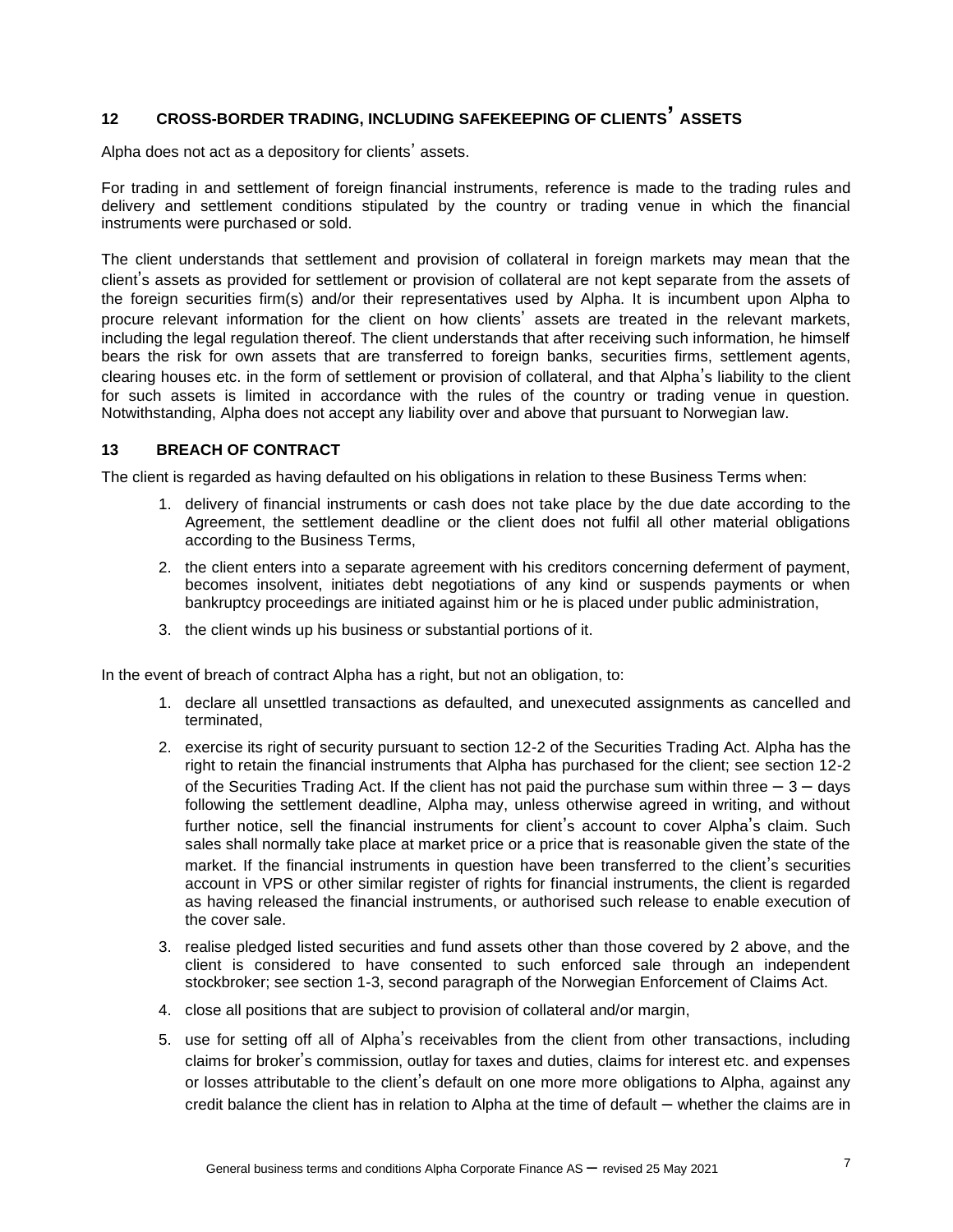the same currency or in different currencies. Claims in foreign currencies must be converted to NOK at the market rate on the date of breach of contract.

- 6. for the client's account and risk take such steps as Alpha deems necessary to cover or reduce loss or liability resulting from agreements entered into for or on behalf of the client, including reversal of transactions.
- 7. If the client does not deliver the financial instruments to Alpha at the agreed time, Alpha may immediately make cover purchases or borrow financial instruments for client's account and risk in order to meet his obligation to deliver to purchaser. The client undertakes to compensate Alpha for any losses on exchange with the addition of interest on arrears and any charges.
- 8. require that the costs incurred by Alphas as a result of the client's default be covered, including expenses accrued on loans of financial instruments, interest and other penalties for late payment.

In other respects, the provisions of the Sale of Goods Act concerning anticipated default apply, including cancellation in the event of such default.

In connection with substitute transactions due to the client's default or anticipated breach, the client bears the risk for exchange rate or market fluctuations until the substitute transaction has been executed, however such that any gain does not accrue to the client, unless the client can substantiate that he would have been able to fulfil his obligation on the settlement date and that it was through no fault of his that settlement did not take place.

In the event of breach as mentioned in section 13, Alpha's remedies for breach of contract are exhaustively regulated in section 13. In the event of other breach by investment firms that are counterparties to Alpha, Alpha may apply the aforementioned remedies for breach of contract.

# **14 INTEREST IN CASES OF BREACH OF CONTRACT**

In the event of default by Alpha or the client, interest equivalent to the interest on delayed payment applying at any time (see the Act relating to Delayed Payment of 17 December 1976 no. 100) is payable unless specifically agreed otherwise.

#### **15 REMUNERATION**

Alpha's remuneration in the form of fees, brokerage, price differential or subscription or portfolio commission, or a combination thereof, if relevant with the addition of expenses for trading and clearance etc., will be the subject of individual agreement.

Brokerage is a commission (remuneration) that is added to the value of the financial instruments that the client purchases or sells. It is normally specified as a percentage. The client pays a specific minimum brokerage up to a specific investment amount. Alternatively, remuneration may be calculated as a price differential, i.e. a premium on the purchase price or deduction from the selling price.

Alpha may also charge separate remuneration for consulting assignments.

Receipt of subscription/portfolio commission means that Alpha may receive a distribution fee from supplier or facilitator in the form of a percentage of the remuneration the customer has to pay to the product supplier, or a percentage of the regular management fee the product supplier requires from the client. The client can obtain more information on request about the remuneration Alpha receives from parties other than the client.

Non-professional clients shall receive reports containing complete price information.

Alpha reserves the right to invoice the client and/or make deductions in amounts standing to the credit of the client for costs as mentioned in the first paragraph, as well as for any taxes, including turnover tax, etc.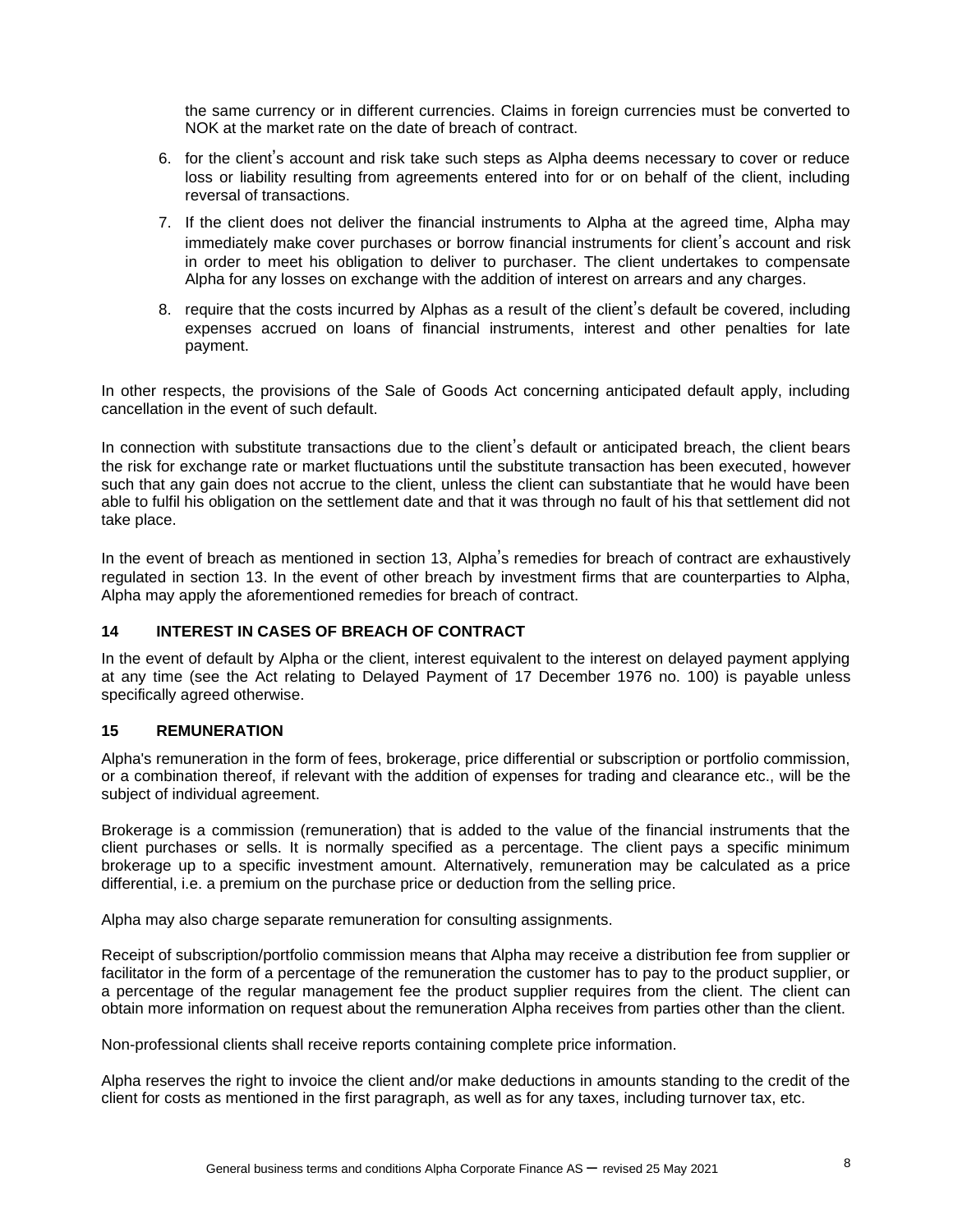In the event that a transaction does not take place, Alpha will not claim remuneration unless otherwise specifically agreed.

## **16 MANAGEMENT – ACCOUNT OPERATION IN VPS**

Unless otherwise agreed, Alpha will not act as manager for clients in relation to to the Companies Acts in force at any time.

If Alpha has financial instruments for management or custodianship for the client, a separate agreement shall be entered into for this activity. Alpha may enter into an agreement with another custodian trustee on management or custodianship for the client. The choice of such a custodian trustee shall be made according to Alpha's best judgement and the client is regarded as having accepted the choice of custodian trustee unless otherwise specified in the separate management or custodianship agreement. Alpha assumes no responsibility for any breach of contract by such custodian trustee in connection with the handling or management of the client's assets.

If Alpha is to be account operator for the client's VPS accounts or securities account in another similar register, a separate agreement must be made to this effect.

## **17 AUTHORISED REPRESENTATIVES (INTERMEDIARIES), MANAGERS AND SETTLEMENT AGENTS**

If the client places orders or assignments as an authorised representative, manager, settlement agent etc. for a third party, the client and the party on behalf of whom he is acting are bound by these Business Terms. The client is jointly and severally responsible to Alpha for this third party's obligations to the extent the obligations are a result of the client's orders or assignments.

If the client uses a manager, settlement bank or other intermediaries, this requires regulation in a separate agreement. The use of such intermediaries does not exempt the end-client from his responsibilities in respect of these Business Terms.

# **<sup>18</sup> SAFEKEEPING OF CLIENT'S ASSETS – CLIENT ACCOUNTS**

Alpha does not engage in safekeeping of clients' assets. Should Alpha begin in the future to engage in safekeeping of client's assets, Alpha will ensure that the client's assets are kept separate from Alpha's own assets and as far as possible protected from Alpha's other creditors. In such case, the client will have interest credited to his cash funds according to Alpha's Business Terms.

Separate rules apply to cross-border trading and settlement; see section 13.

#### **19 LIABILITY AND EXEMPTION FROM LIABILITY**

Alpha is responsible to the client for completion of purchases or sales it has concluded on behalf of or with the client. However, this does not apply if the client has approved the other party in advance.

Alpha assumes no responsibility for settlement if the client does not make available to Alpha the necessary funds and financial instruments on or before settlement day.

Nor does Alpha assume any liability for indirect loss or damage incurred by the client as a result of the client's agreement(s) with third parties failing in whole or in part or not being properly fulfilled.

Nor are Alpha or its employees liable for the client's losses as long as Alpha or its employees have not acted with gross negligence or intent in their advisory services or execution of orders or assignments. For those cases where Alpha has used credit institutions, securities firms, clearing houses, investment managers or other similar Norwegian or foreign partners, Alpha or an Alpha employee will only be responsible for the actions or omissions of these partners if Alpha has not met the general requirements for due care in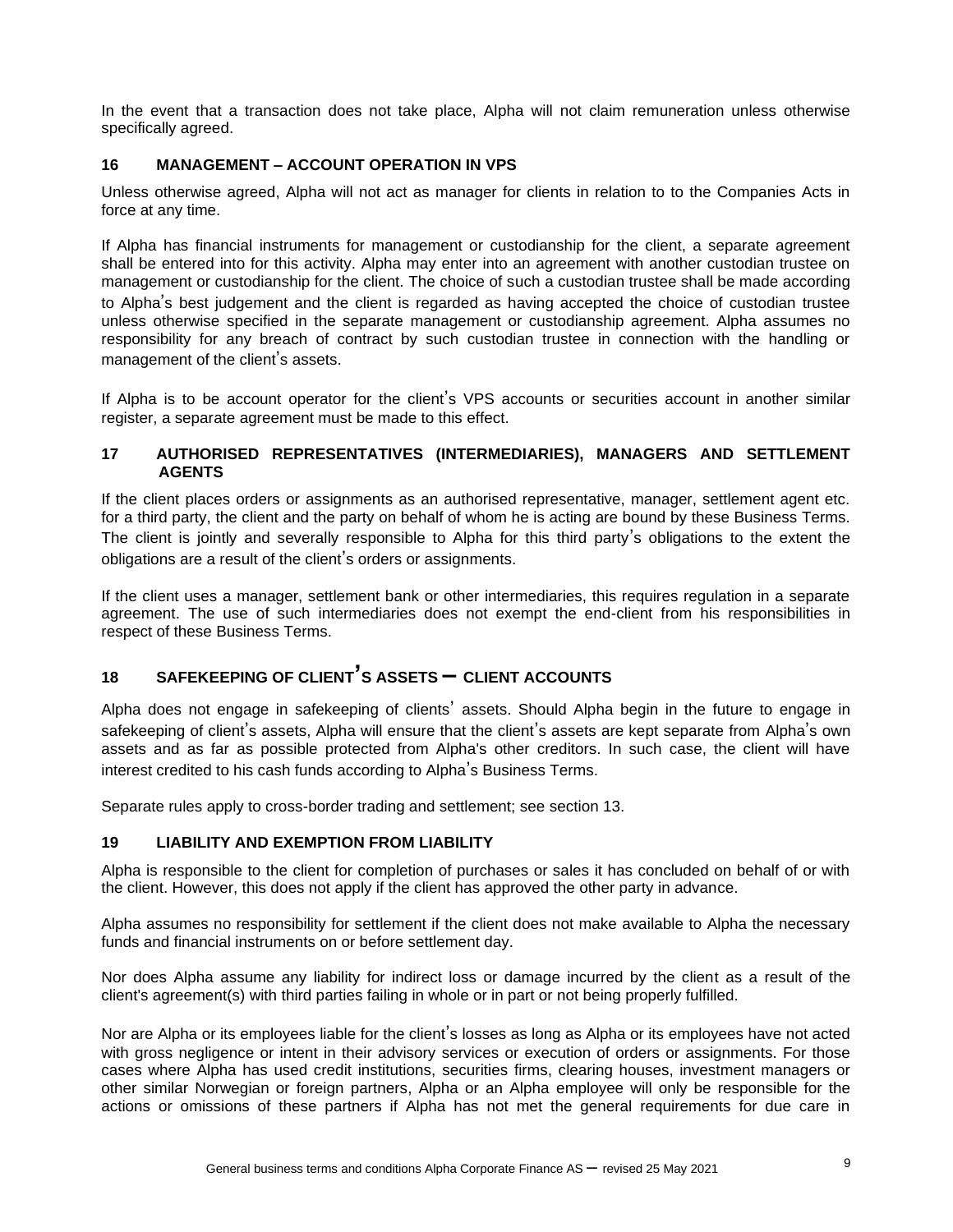selecting its partners. If partners as mentioned in the previous sentence are used in accordance with client's orders or requirements, Alpha assumes no responsibility for errors or default on the part of the partners.

Alpha is not liable under any circumstances for damage or loss due to obstacles or other matters beyond Alpha's control, including power cuts, faults or breakdown of electronic data processing systems or telecommunications networks etc., fire, water damage, strikes, statutory amendments, government orders or similar circumstances.

When a transaction is executed on a Norwegian or foreign stock exchange according to an order or requirement from the client, Alpha will not be liable for errors or breach of contract on the part of this stock exchange or any associated clearing house, and the client is hereby regarded as understanding that the individual stock exchange or clearing house may have stipulated its own rules for regulating its liability in relation to stock exchange members, clients etc. disclaiming liability to a greater or lesser extent.

Nor is Alpha liable for cases where delay or non-performance is due to the cash or securities settlement being suspended or terminated as a consequence of matters beyond Alpha's control.

Limitations on or further details of Alpha's liability in addition to what is specified above may follow from a separate agreement with the client.

# **20 WITHHOLDING OF TAXES ETC.**

When trading in foreign markets, Alpha may be required by law, regulations or tax agreement to withhold amounts corresponding to various types of taxes and duties. The same may apply to trading in Norway on behalf of foreign clients.

Where such withholding is to take place, Alpha may make a preliminary estimate of the amount in question and withhold this sum. When a final calculation is available from the competent authority, any excess withheld tax shall be disbursed to the client as soon as possible. It is the duty of the client to procure the necessary documentation for this, and to ensure that the documentation is correct.

#### **21 TERMINATION OF BUSINESS RELATIONSHIP**

Trades or transactions under settlement at the termination of the business relationship must be terminated and completed as soon as possible. On termination of the business relationship, Alpha shall conduct a final settlement where Alpha is entitled to set off Alpha's own receivables, including brokerage, taxes, duties, interest etc. against the client's credit balance.

#### **22 CHINESE WALLS – CONFLICTS OF INTEREST**

Alpha seeks to avoid conflicts of interest, and has guidelines and rules for ensuring that Alpha's business areas operate independently of one another so as to avoid conflicts of interest arising. Alpha has a special duty to ensure that the client's interests take precedence over the interests of Alpha and its employees, and that individual clients are not favoured at the expense of other clients. If conflicts of interest are unavoidable, Alpha will ensure as far as possible that the client is treated reasonably and correctly.

If Alpha has a special interest over and above ordinary earnings, for example because of own positions of a certain size in the financial instruments the advisory services concern, this interest will be disclosed.

This, and the special confidentiality provisions that apply, may lead to Alpha employees who have contact with the client being prevented from using or being unaware of information that is available in Alpha and that may be relevant to the client's investment decisions. In some cases, the client's contact(s) in Alpha will not be able to provide advice with respect to certain investments. In such cases, Alpha will not be at liberty to explain why it cannot give advice or carry out a particular order.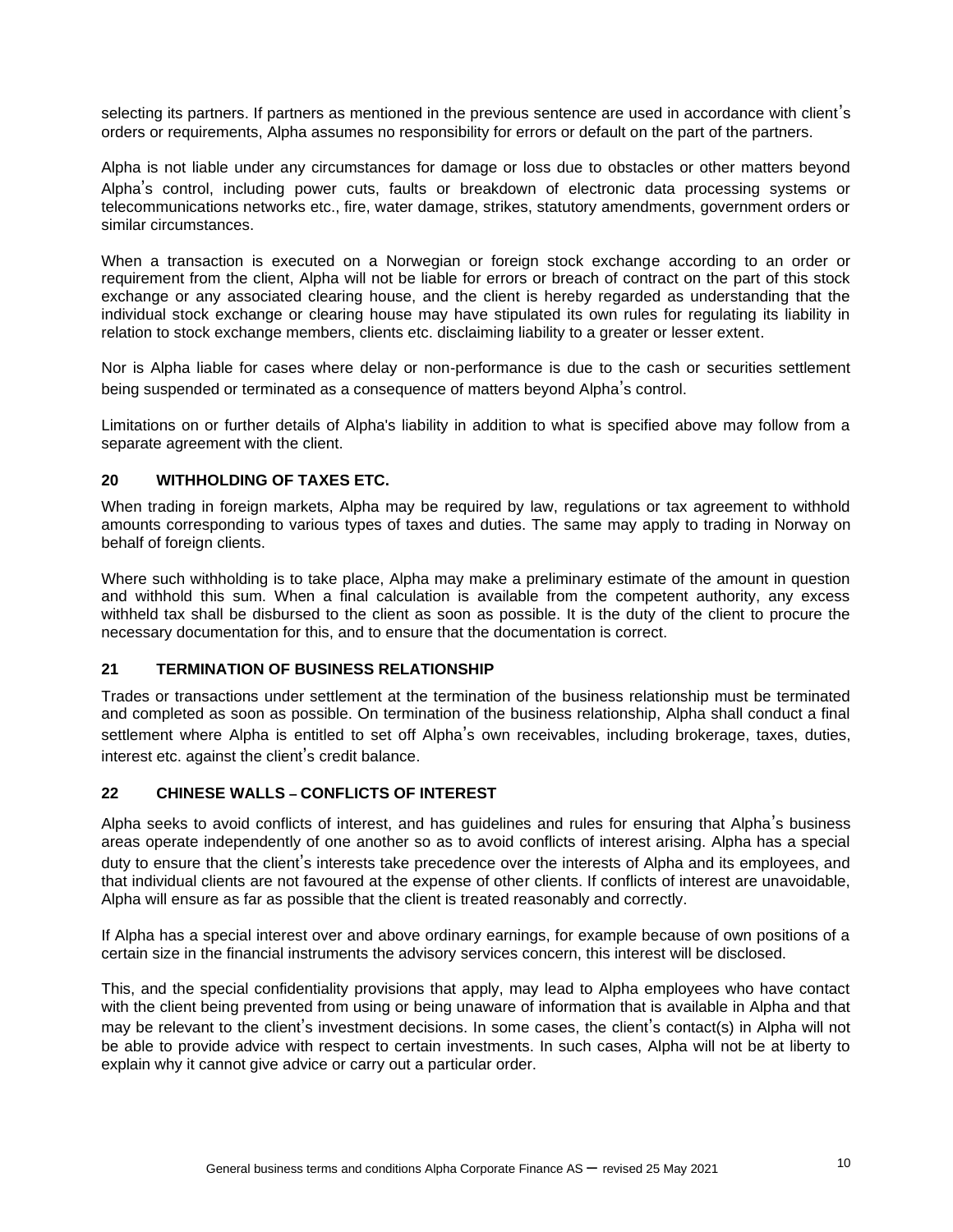Alpha and its employees may have interests of their own with respect to the transactions or investments the client wishes to make. This may be a consequence of:

- 1. advisory services or facilitation assignments for the investment object in question,
- 2. furnishing of guarantees or participation in underwriting syndicates,
- 3. advisory services and execution of orders for other clients,
- 4. unpublished analyses etc. prepared by Alpha
- 5. employees' own positions

#### **23 MEMBERSHIP OF THE NORWEGIAN INVESTOR COMPENSATION SCHEME**

Alpha is a member of the Norwegian Investor Compensation Scheme; see section 8-13 of the Securities Trading Act with appurtenant regulations. The compensation scheme covers claims that are due to Alpha's inability to provide cover for claims that are due to Alpha's handling of clients' funds and financial instruments and that are kept, administered or managed by Alpha on behalf of clients in connection with investment and supplementary services. Cover of up to NOK 200 000 per client is provided.

## **24 SOUND RECORDINGS AND OTHER DOCUMENTATION**

Alpha has a statutory duty to make recordings of telephone conversations between Alpha and the client. Recordings will be stored by Alpha or a contractual third party. Recordings must be stored for a period that is in accordance with current law counting from the recording date, and will normally be deleted after the expiry of the prescribed storage period.

Recordings with the individual client can be retrieved through searching on the date of the conversation, incoming and outgoing telephone numbers and the Alpha employee who conducted the conversation. Alpha may be required to hand over recordings to public authorities or others who can require this pursuant to the law. In addition, recordings may be handed over to the Norwegian Securities Dealers' Association's Ethical Committee, for example in connection with the processing of complaint cases for the client; see also section 25 of the Business Terms. Associated agents and other undertakings that collaborate with Alpha on the provision of relevant investment services have a similar duty to make recordings of conversations with clients if such investment service is provided over the phone. Documentation of communication through channels other than the telephone for the provision of investment services will be kept by Alpha for a period consistent with current law.

The client may require access to recordings by Alpha supplying a copy of a sound file or in some other appropriate manner. The client must specify which conversations are wanted; i.e. are they conversations associated with a particular transaction, particular date, or with a particular Alpha employee.

## **25 PERSONAL DATA**

Alpha is controller according to the Personal Data Act.

Personal data will be treated in accordance with current acts and regulations. The purpose of processing personal data is related to the execution of the agreements entered into between Alpha and the client, administration and invoicing.

Personal data may be supplied to public authorities in connection with a statutory duty to inform.

The client may ask what information and what processing Alpha carries out, and what data are registered. The client may require that incorrect or incomplete information be rectified, and that information be deleted once the purpose of the processing has been accomplished and the data may not be used/filed for other purposes. Further information about Alpha's processing of personal data can be found in Alpha's privacy statement (Personal Data Policy) which is available at all times on Alpha's website www.alpha.no.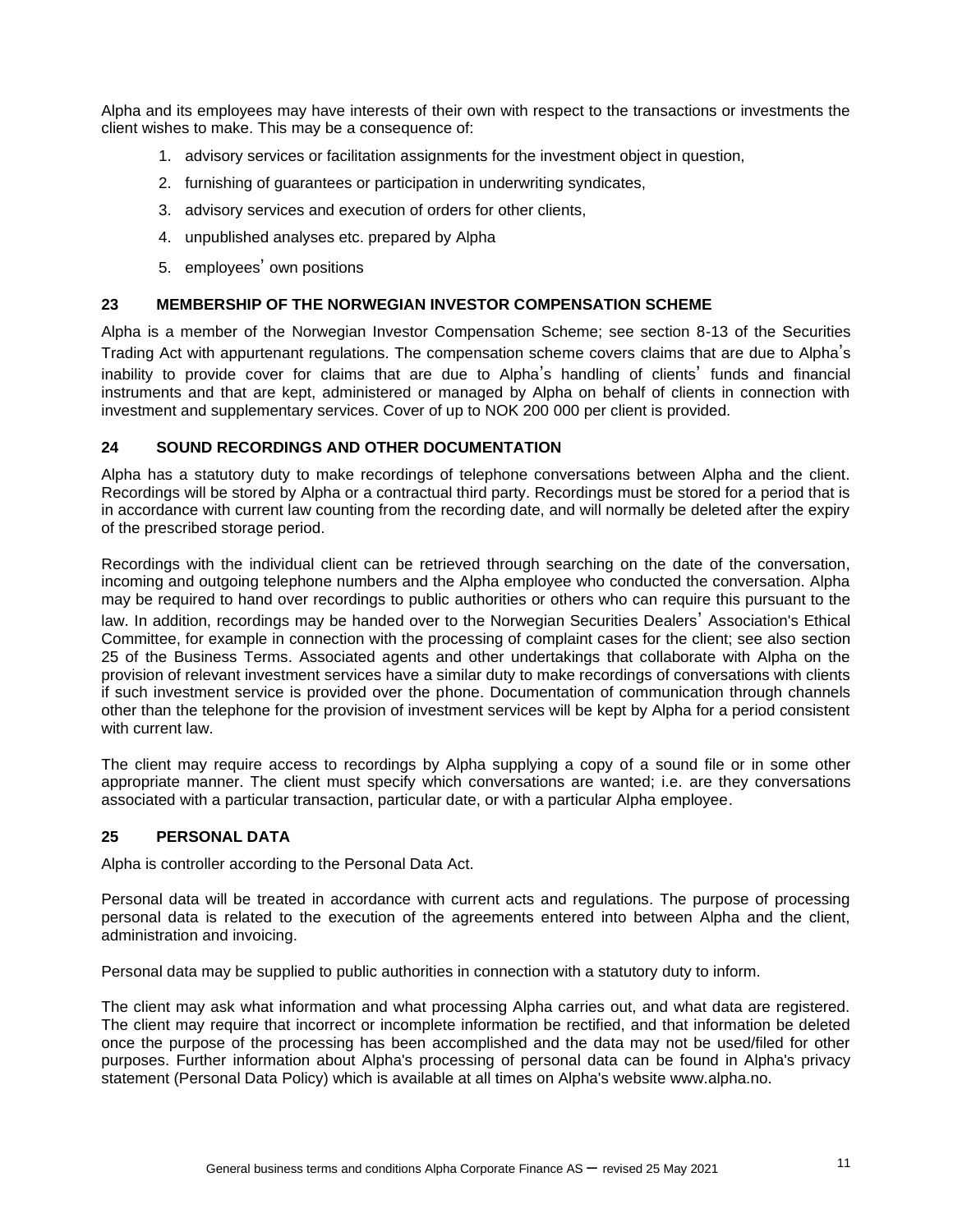# **26 MEASURES TO COMBAT MONEY-LAUNDERING**

When establishing a business relationship the client must go through an identification verification with respect to documentation of his identity and specify and document any powers of attorney or of representation, so that Alpha is at all times able to fulfil its obligations in accordance with rules and guidelines as a result of anti-money-laundering measures, as applicable at any time.

The client undertakes to provide information of his own initiative if the client possesses information indicating that the assignment is related to the proceeds of punishable actions or the financing of terrorism. The client undertakes to release information that Alpha might find require in order to be able to fulfil its obligations according to the Anti-Money-laundering Act.

The client is aware that Alpha or others may be obliged to release to the public authorities all relevant information associated with the client relationship or individual transactions. This may take place without the client being informed that such information has been given to the relevant authorities.

# **27 DUTIES OF INFORMATION TO THE AUTHORITIES – DUTIES OF CONFIDENTIALITY**

Alpha will notwithstanding the statutory duty of confidentiality provide information about the client, the client's transactions, the balance in the client account and other data to such authorities as might require it pursuant to an act or regulations.

The client is regarded as having consented to information that is subject to a duty of confidentiality also being given to those trading venues, clearing houses etc. that might require this pursuant to an act, regulation or other rules laid down for these bodies. Similarly, the client is regarded as having consented to such information being conveyed to the ethical committee of the Norwegian Securities Dealers' Association where this is required to process complaint cases in accordance with the Association's ethical norms.

## **28 ADDITIONS AND AMENDMENTS**

Alpha reserves the right to make additions to or amend these conditions. Substantial additions or amendments are effective from the date they are delivered to the client in writing. Notifications will be made by postal communication or e-mail to the client's e-mail address as supplied. Other amendments take effect on the date they are published on Alpha's website. Supplements or amendments will not have any effect on orders, trades, transactions etc. that have been entered into or executed prior to the data of notification of the supplements or amendments.

## **29 NOTIFICATIONS AND AUTHORISATIONS**

The client's written notifications may be sent by post, or subject to agreement by SWIFT or other form of electronic communication, including e-mail if this has previously been used between the client and Alpha.

When the business relationship is being established, the client must inform Alpha of his address, telephone number, e-mail address and any other electronic addresses, and must later keep Alpha informed at all times of changes in the aforementioned addresses, telephone number and any electronic addresses. The same applies to cash accounts in banks and securities accounts in VPS or other similar registry.

Alpha must be notified promptly in writing of any changes.

#### **30 INTERPRETATIONS**

The Business Terms concern the aforementioned services and in the event of conflict with legislation that may be derogated from by agreement, the Business Terms shall take precedence.

Where a separate assignment agreement (the Agreement) has been concluded between the client and Alpha, the Agreement with schedules shall take precedence if there is conflict between the Business Terms and the Agreement with schedules.